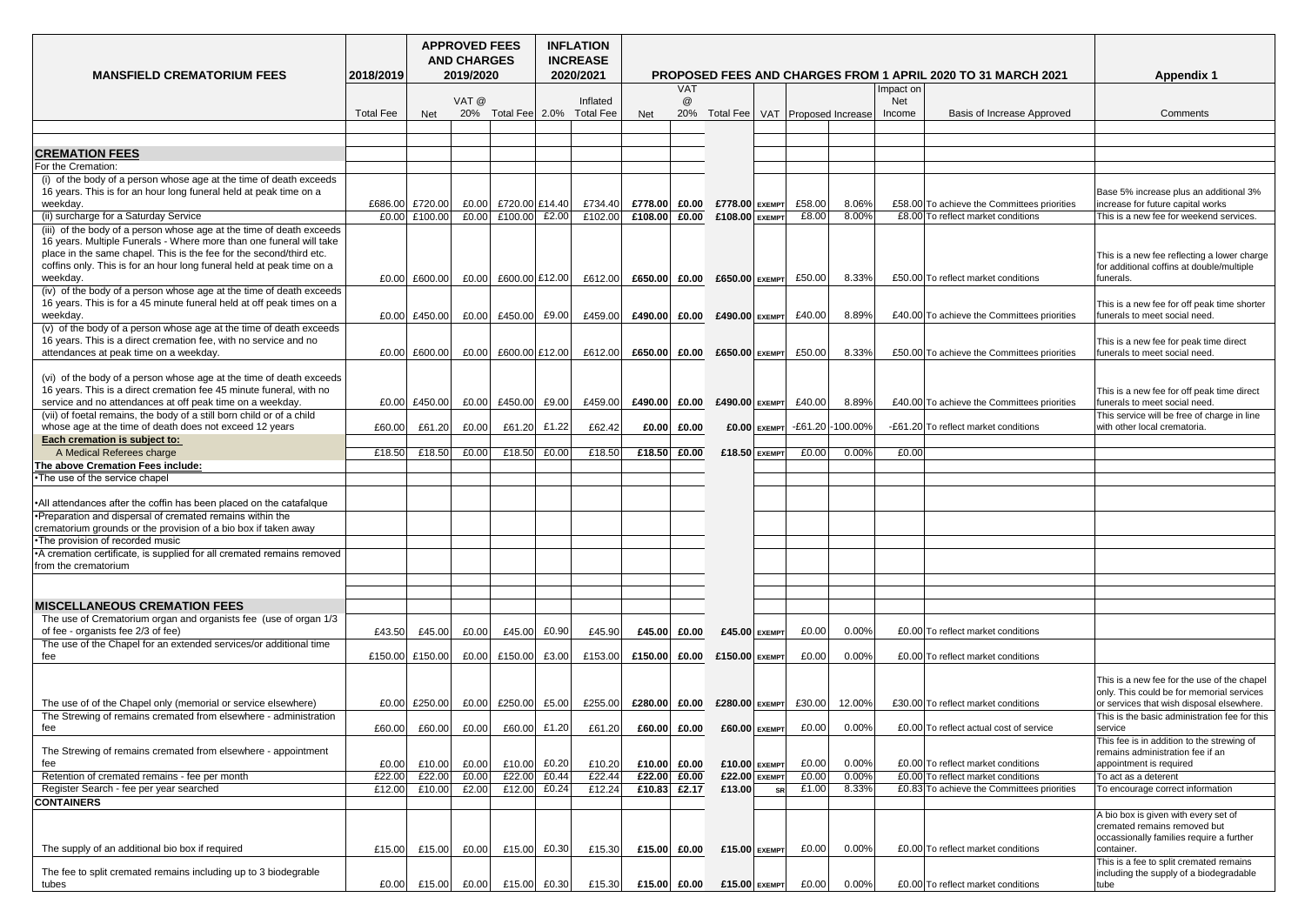|                                                                                                                                             | <b>MANSFIELD CREMATORIUM FEES</b><br>2018/2019 |                                      |               |                |              | <b>INFLATION</b><br><b>INCREASE</b><br>2020/2021 |                   |           | <b>Appendix 1</b> |                |                         |           |                                                                          |                                                                           |
|---------------------------------------------------------------------------------------------------------------------------------------------|------------------------------------------------|--------------------------------------|---------------|----------------|--------------|--------------------------------------------------|-------------------|-----------|-------------------|----------------|-------------------------|-----------|--------------------------------------------------------------------------|---------------------------------------------------------------------------|
|                                                                                                                                             |                                                |                                      | 2019/2020     |                |              |                                                  | VAT               |           |                   |                |                         | Impact on | <b>PROPOSED FEES AND CHARGES FROM 1 APRIL 2020 TO 31 MARCH 2021</b>      |                                                                           |
|                                                                                                                                             |                                                |                                      | VAT @         |                |              | Inflated                                         | @                 |           |                   |                |                         | Net       |                                                                          |                                                                           |
|                                                                                                                                             | <b>Total Fee</b>                               | <b>Net</b>                           | 20%           | Total Fee 2.0% |              | <b>Total Fee</b>                                 | 20%<br><b>Net</b> | Total Fee |                   |                | VAT   Proposed Increase | Income    | <b>Basis of Increase Approved</b>                                        | Comments                                                                  |
|                                                                                                                                             |                                                |                                      |               |                |              |                                                  |                   |           |                   |                |                         |           |                                                                          |                                                                           |
|                                                                                                                                             |                                                |                                      |               |                |              |                                                  |                   |           |                   |                |                         |           |                                                                          | This was a fee introduced a year ago and                                  |
| The supply of a mini keepsake urn                                                                                                           | £0.0                                           | £25.00                               | £0.00         | £25.00         | £0.50        | £25.50                                           | £0.00<br>£0.00    |           | $£0.00$ EXEMPT    |                | E25.00 - 100.00%        |           | -£25.00 To reflect market conditions                                     | no interest shown so remove                                               |
| A Standard casket                                                                                                                           | £40.0                                          | £40.00                               | £0.00         | £40.00         | E0.80        | £40.80                                           | £40.00<br>£0.00   |           | £40.00 EXEMPT     | £0.00          | 0.00%                   |           | £0.00 To reflect market conditions                                       | To be phased out once current stock has                                   |
| An Infant casket                                                                                                                            | £20.0                                          | £20.00                               | £0.00         | £20.00         | E0.40        | £20.40                                           | £0.00<br>£20.00   |           | £20.00 EXEMPT     | E0.00          | 0.00%                   |           | £0.00 To reflect market conditions                                       | gone as no up-take                                                        |
| <b>COLUMBARIUM VAULTS</b>                                                                                                                   |                                                |                                      |               |                |              |                                                  |                   |           |                   |                |                         |           |                                                                          |                                                                           |
| For the Interment of cremated remains only:<br>10 year lease                                                                                | £510.00                                        | £433.33 £86.67                       |               | £520.00 £10.40 |              | £530.40                                          | £475.00 £95.00    | £570.00   |                   | £50.00         | 9.62%                   |           | £41.67 To achieve the Committees priorities                              |                                                                           |
| Renewal of 10 year lease                                                                                                                    | £255.00                                        | £216.67 £43.33                       |               | £260.00        | £5.20        | £265.20                                          | £237.50 £47.50    | £285.00   |                   | £25.00         | 9.62%                   |           | £20.83 To achieve the Committees priorities                              |                                                                           |
| Double plaque/new plaque or 2nd Interment                                                                                                   | £255.00                                        | £216.67 £43.33                       |               | £260.00        | £5.20        | £265.20                                          | £237.50 £47.50    | £285.00   |                   | £25.00         | 9.62%                   |           | £20.83 To reflect actual cost of service                                 |                                                                           |
| <b>WEBCASTING &amp; DIGITAL IMAGERY</b>                                                                                                     |                                                |                                      |               |                |              |                                                  |                   |           |                   |                |                         |           |                                                                          |                                                                           |
| Webcast service live. A live webcast viewed via a secure easy to                                                                            |                                                |                                      |               |                |              |                                                  |                   |           |                   |                |                         |           |                                                                          |                                                                           |
| use website plus access to a recording of the webcast to watch                                                                              |                                                |                                      |               |                |              |                                                  |                   |           |                   |                |                         |           |                                                                          | Charges for webcasting and digital imagery                                |
| again for a further 28 days.                                                                                                                | £0.00                                          | £50.00 £10.00                        |               | £60.00         | £1.20        | £61.20                                           | £55.00 £11.00     | £66.00    | <b>SRI</b>        | E6.00          | 10.00%                  |           | £5.00 To reflect market conditions                                       | introduced during 2019/2020                                               |
| Physical copy of Webcast (DVD/Blu-Ray/USB). A recording                                                                                     |                                                |                                      |               |                |              |                                                  |                   |           |                   |                |                         |           |                                                                          | Charges for webcasting and digital imagery                                |
| presented in a customised case                                                                                                              | £0.00                                          | £41.67                               | £8.33         | £50.00         | £1.00        | £51.00                                           | £45.83<br>£9.17   | £55.00    | <b>SR</b>         | £5.00          | 10.00%                  |           | £4.16 To reflect market conditions                                       | introduced during 2019/2020                                               |
|                                                                                                                                             |                                                |                                      |               |                |              |                                                  |                   |           |                   |                |                         |           |                                                                          | Charges for webcasting and digital imagery                                |
| Visual tribute - single photo, shoen throughout the service.                                                                                | £0.00                                          | £4.17                                | E0.83         | £5.00          | E0.10        | £5.10                                            | £4.58<br>£0.92    | £5.50     |                   | £0.50          | 9.99%                   |           | £0.42 To reflect market conditions                                       | introduced during 2019/2020                                               |
| Visual tribute - simple slide show (up to 25 photos). Played on a loop                                                                      |                                                |                                      |               |                |              |                                                  |                   |           |                   |                |                         |           |                                                                          | Charges for webcasting and digital imagery                                |
| or as a one off during the service.                                                                                                         | £0.00                                          | £33.33                               | £6.67         | £40.00         | E0.80        | £40.80                                           | £36.67<br>£7.33   | £44.00    | <b>SRI</b>        | £4.00          | 10.00%                  |           | £3.33 To reflect market conditions                                       | introduced during 2019/2020                                               |
| Visual tribute - proffesional photo tribute. A professional photo<br>tribute of up to 25 photos set to music played as a one off during the |                                                |                                      |               |                |              |                                                  |                   |           |                   |                |                         |           |                                                                          |                                                                           |
| service.                                                                                                                                    | £0.00                                          |                                      | £58.33 £11.67 |                | £70.00 £1.40 | £71.40                                           | £64.17 £12.83     | £77.00    |                   | £7.00          | 10.00%                  |           | £5.83 To reflect market conditions                                       | Charges for webcasting and digital imagery<br>introduced during 2019/2020 |
| Visual tribute - family supplied video checking. Checking and                                                                               |                                                |                                      |               |                |              |                                                  |                   |           |                   |                |                         |           |                                                                          |                                                                           |
| preparation of a video supplied by the family or a third party played                                                                       |                                                |                                      |               |                |              |                                                  |                   |           |                   |                |                         |           |                                                                          | Charges for webcasting and digital imagery                                |
| once during the service.                                                                                                                    | £0.00                                          | £16.67                               | E3.33         | £20.00         | £0.40        | £20.40                                           | £18.33 £3.67      | £22.00    | <b>SRI</b>        | £2.00          | 10.00%                  |           | £1.67 To reflect market conditions                                       | introduced during 2019/2020                                               |
| Visual tribute - physical copy of Pro Photo Tribute. A recording                                                                            |                                                |                                      |               |                |              |                                                  |                   |           |                   |                |                         |           |                                                                          | Charges for webcasting and digital imagery                                |
| presented in a customised case.                                                                                                             | £0.00                                          | £20.83                               | £4.17         | £25.00         | £0.50        | £25.50                                           | £22.92 £4.58      | £27.50    | <b>SRI</b>        | £2.50          | 10.00%                  |           | £2.08 To reflect market conditions                                       | introduced during 2019/2020                                               |
|                                                                                                                                             |                                                |                                      |               |                |              |                                                  |                   |           |                   |                |                         |           |                                                                          | Charges for webcasting and digital imagery                                |
| Additional physical copies                                                                                                                  | £0.00                                          | £20.83                               | £4.17         | £25.00         | £0.50        | £25.50                                           | £22.92 £4.58      | £27.50    | <b>SRI</b>        | £2.50          | 10.00%                  |           | £2.08 To reflect market conditions                                       | introduced during 2019/2020                                               |
|                                                                                                                                             |                                                |                                      |               |                |              |                                                  |                   |           |                   |                |                         |           |                                                                          | Charges for webcasting and digital imagery                                |
| Additional photos - for each extra set of 25 photos                                                                                         | £0.00                                          | £20.83                               | £4.17         | £25.00         | E0.50        | £25.50                                           | £22.92<br>£4.58   | £27.50    | <b>SRI</b>        | £2.50          | 10.00%                  |           | £2.08 To reflect market conditions                                       | introduced during 2019/2020                                               |
| For adding a video to the Pro Photo Tribute, any revisions, or any<br>major departure away from the standard                                | £0.00                                          | £20.83                               | £4.17         | £25.00         | E0.50        | £25.50                                           | £22.92 £4.58      | £27.50    |                   | £2.50          | 10.00%                  |           | £2.08 To reflect market conditions                                       | Charges for webcasting and digital imagery<br>introduced during 2019/2020 |
|                                                                                                                                             |                                                |                                      |               |                |              |                                                  |                   |           | <b>SRI</b>        |                |                         |           |                                                                          |                                                                           |
| <b>MEMORIALS</b>                                                                                                                            |                                                |                                      |               |                |              |                                                  |                   |           |                   |                |                         |           |                                                                          |                                                                           |
| <b>CARDS:</b>                                                                                                                               |                                                |                                      |               |                |              |                                                  |                   |           |                   |                |                         |           |                                                                          |                                                                           |
| <b>Book of Remembrance:</b>                                                                                                                 |                                                |                                      |               |                |              |                                                  |                   |           |                   |                |                         |           |                                                                          |                                                                           |
| Entries in Book of Remembrance - fee per line                                                                                               | £25.00                                         | £21.25                               | £4.25         | £25.50         | £0.51        | £26.01                                           | £21.67<br>£4.33   | £26.00    |                   | £0.50          | 1.96%                   |           | £0.42 To reflect market conditions                                       | The only permanent memorial                                               |
| Digital Book of Remembrance:                                                                                                                |                                                |                                      |               |                |              |                                                  |                   |           |                   |                |                         |           |                                                                          |                                                                           |
|                                                                                                                                             |                                                |                                      |               |                |              |                                                  |                   |           |                   |                |                         |           |                                                                          | Market conditions are based on                                            |
| Swipe card                                                                                                                                  | £15.00                                         | £12.92                               | £2.58         | £15.50         | £0.31        | £15.8                                            | £12.50<br>£2.50   | £15.00    |                   | $-E0.50$       | $-3.23%$                |           | -£0.42 To reflect market conditions                                      | competition.                                                              |
| Additional pages for Digital Book of Remembrance                                                                                            | £41.0                                          | £35.00                               | £7.00         | £42.00         | E0.84        | £42.84                                           | £50.00 £10.00     | £60.00    |                   | £18.00         | 42.86%                  |           | £15.00 To reflect actual cost of service                                 | Charged per page                                                          |
| Photos for Digital Book of Remembrance                                                                                                      | £41.00                                         | £35.00                               | £7.00         | £42.00         | £0.84        | £42.84                                           | £50.00 £10.00     | £60.00    |                   | £18.00         | 42.86%                  |           | £15.00 To reflect actual cost of service                                 | Charged per page                                                          |
| <b>Miniature Book of Remembrance:</b>                                                                                                       |                                                |                                      |               |                |              |                                                  |                   |           |                   |                |                         |           |                                                                          |                                                                           |
|                                                                                                                                             |                                                |                                      |               |                |              |                                                  |                   |           |                   |                |                         |           |                                                                          |                                                                           |
| Miniature Book of Remembrance + minimum of 2 lines inscription                                                                              | £70.0                                          | £59.58 £11.92                        |               | £71.50         | £1.43        | £72.93                                           | £62.50 £12.50     | £75.00    |                   | £3.50          | 4.90%                   |           | £2.92 To reflect actual cost of service                                  |                                                                           |
| Fee per extra line                                                                                                                          | £15.00                                         | £12.92                               | £2.58         | £15.50         | £0.31        | £15.8                                            | £13.33 £2.67      | £16.00    |                   | E0.50          | 3.23%                   |           | £0.41 To reflect actual cost of service                                  |                                                                           |
| <b>Memorial Card:</b>                                                                                                                       |                                                |                                      |               |                |              |                                                  |                   |           |                   |                |                         |           |                                                                          |                                                                           |
| Memorial card and minimum of 2 lines inscription                                                                                            | £30.00                                         | £25.42                               | £5.08         | £30.50         | £0.61        | £31.11                                           | £26.67<br>£5.33   | £32.00    |                   | £1.50          | 4.92%                   |           | £1.25 To reflect actual cost of service                                  |                                                                           |
| Fee per extra line                                                                                                                          | £15.00                                         | £12.92                               | £2.58         | £15.50         | £0.31        | £15.8                                            | £2.67<br>£13.33   | £16.00    |                   | £0.50          | 3.23%                   |           | £0.41 To reflect actual cost of service                                  |                                                                           |
| <b>VASE BLOCKS:</b>                                                                                                                         |                                                |                                      |               |                |              |                                                  | £250.00 £50.00    |           |                   |                | 3.09%                   |           |                                                                          |                                                                           |
| 10 year lease                                                                                                                               |                                                | £285.00 £242.50 £48.50               |               | £291.00        | £5.82        | £296.82                                          |                   | £300.00   |                   | £ $9.00$       |                         |           | £7.50 To reflect market conditions                                       |                                                                           |
| Renewal of 10 year lease<br>Double plaque or new inscription                                                                                |                                                | £142.50 £121.25 £24.25 £145.50       |               |                | £2.91        | £148.41                                          | £125.00 £25.00    | £150.00   | <b>SR</b>         | £4.50<br>£4.50 | 3.09%<br>3.09%          |           | £3.75 To reflect market conditions<br>£3.75 To reflect market conditions |                                                                           |
| <b>BRONZE KERB PLAQUE</b>                                                                                                                   |                                                | £142.50 £121.25 £24.25 £145.50 £2.91 |               |                |              | £148.41                                          | £125.00 £25.00    | £150.00   | <b>SRI</b>        |                |                         |           |                                                                          |                                                                           |
| 5 year lease                                                                                                                                | £165.00                                        | £140.42 £28.08                       |               | £168.50 £3.37  |              | £171.87                                          | £145.83 £29.17    | £175.00   |                   | £6.50          | 3.86%                   |           | £5.41 To reflect market conditions                                       |                                                                           |
| Renewal of 5 year lease                                                                                                                     | £82.00                                         |                                      | £69.58 £13.92 | £83.50         | £1.67        | £85.17                                           | £70.83 £14.17     | £85.00    |                   | £1.50          | 1.80%                   |           | £1.25 To reflect market conditions                                       |                                                                           |
| Double plaque or new inscription                                                                                                            | £92.00                                         |                                      | £78.33 £15.67 | £94.00         | £1.88 $ $    | £95.88                                           | £75.00 £15.00     | £90.00    |                   | $-E4.00$       | $-4.26%$                |           | -£3.33 To reflect market conditions                                      |                                                                           |
| <b>MEMORIAL TREE WITH A 10 YEAR LEASE</b>                                                                                                   |                                                |                                      |               |                |              |                                                  |                   |           |                   |                |                         |           |                                                                          |                                                                           |
| With a wooden backed perspex plaque                                                                                                         |                                                | £380.00 £322.92 £64.58 £387.50 £7.75 |               |                |              | £395.25                                          | £333.33 £66.67    | £400.00   | <b>SR</b>         | £12.50 $ $     | 3.23%                   |           | £10.41 To reflect market conditions                                      |                                                                           |